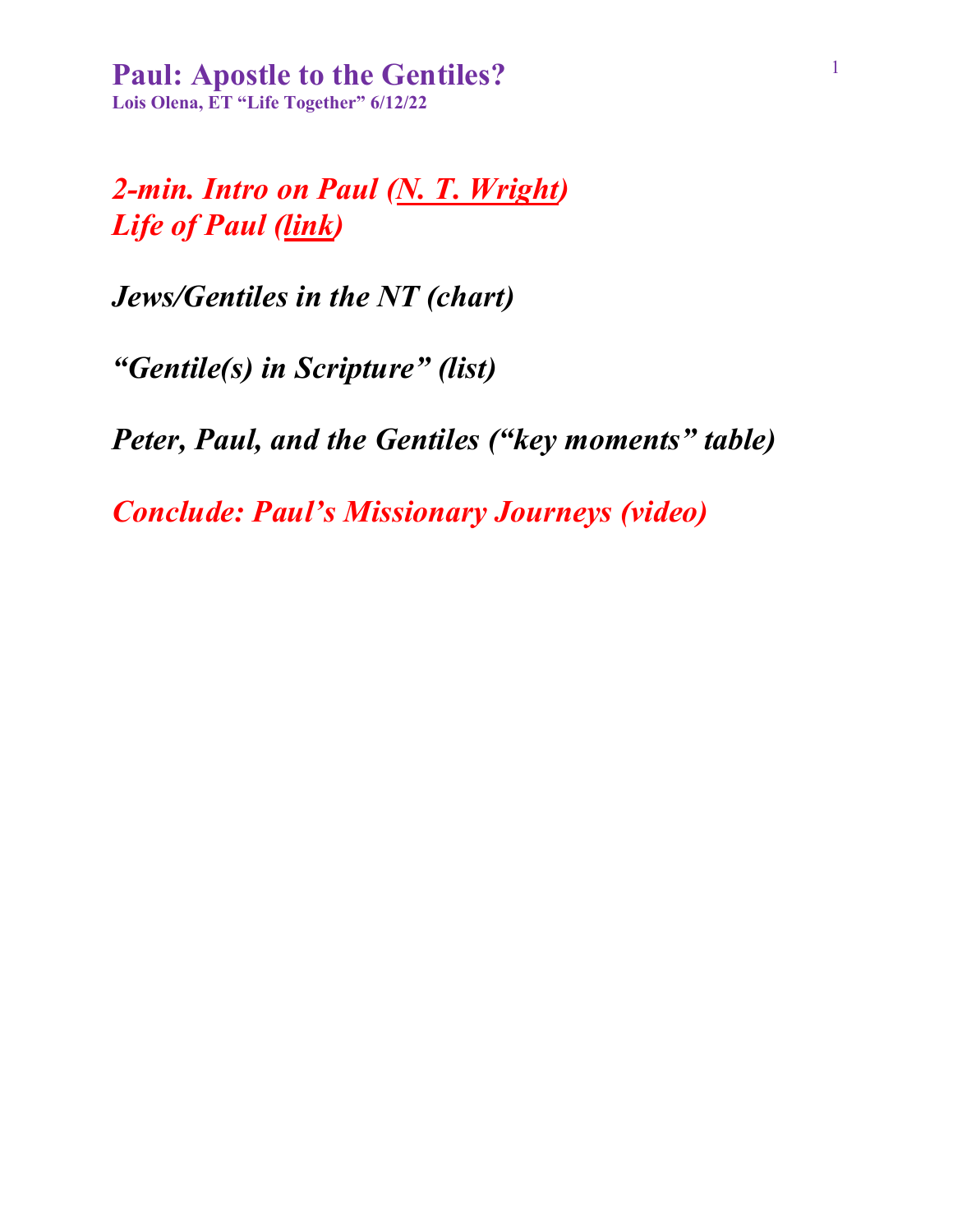**Lois Olena, ET "Life Together" 6/12/22**

### **"Jews" and "Gentiles" in the NT**

Acts 26:23 that the Christ was to suffer, *and* that by reason of *His* resurrection from the dead He would be the first to proclaim light both to the Jewish people and to the Gentiles."

|                                                                                                                                                                                                                                                                                                                                                                                                                                                                                                                                                                                                  | ALL "CHRISTIANS" IN THE SENSE OF BEING FOLLOWERS OF "THE MESSIAH"                                                                                                                                  |                                                                                                                                                                                                                 |                                                                                                                                                                                                                                                                                   |                                                                                                                                                                                                                                                                                                                                                                                                                                                                                                                                                                                                                                                                                                                                                                                                                                                                                                                           |                                                                                                                                                       |                                                                                                                                                                                            |
|--------------------------------------------------------------------------------------------------------------------------------------------------------------------------------------------------------------------------------------------------------------------------------------------------------------------------------------------------------------------------------------------------------------------------------------------------------------------------------------------------------------------------------------------------------------------------------------------------|----------------------------------------------------------------------------------------------------------------------------------------------------------------------------------------------------|-----------------------------------------------------------------------------------------------------------------------------------------------------------------------------------------------------------------|-----------------------------------------------------------------------------------------------------------------------------------------------------------------------------------------------------------------------------------------------------------------------------------|---------------------------------------------------------------------------------------------------------------------------------------------------------------------------------------------------------------------------------------------------------------------------------------------------------------------------------------------------------------------------------------------------------------------------------------------------------------------------------------------------------------------------------------------------------------------------------------------------------------------------------------------------------------------------------------------------------------------------------------------------------------------------------------------------------------------------------------------------------------------------------------------------------------------------|-------------------------------------------------------------------------------------------------------------------------------------------------------|--------------------------------------------------------------------------------------------------------------------------------------------------------------------------------------------|
| <b>Mainstream</b><br>Jews (who didn't<br>believe in Jesus)-<br>also a diverse<br>group!                                                                                                                                                                                                                                                                                                                                                                                                                                                                                                          | <b>Pharisaic</b><br><b>Jewish</b><br><b>Believers</b>                                                                                                                                              | <b>Jewish</b><br><b>Believers</b>                                                                                                                                                                               | <b>Hellenistic</b><br><b>Jewish</b><br><b>Believers</b>                                                                                                                                                                                                                           | <b>Godfearing Gentile</b><br><b>Believers (w/some knowledge)</b><br>of Judaism)                                                                                                                                                                                                                                                                                                                                                                                                                                                                                                                                                                                                                                                                                                                                                                                                                                           | <b>Gentile</b><br><b>Believers</b>                                                                                                                    | <b>Pagan (unbelieving)</b><br><b>Gentiles</b>                                                                                                                                              |
| John 5:15 The man<br>went away, and<br>told the Jews that<br>it was Jesus who<br>had made him well.<br>16 For this reason<br>the Jews were<br>persecuting Jesus,<br>because He was<br>doing these things<br>on the Sabbath.<br>Gal. 1:13 For you<br>have heard of my<br>former manner of<br>life in Judaism,<br>how I used to<br>persecute the<br>church of God<br>beyond measure<br>and tried to<br>destroy it; 14 and<br>I was advancing in<br>Judaism beyond<br>many of my<br>contemporaries<br>among my<br>countrymen, being<br>more extremely<br>zealous for my<br>ancestral<br>traditions. | Acts 15:5 But<br>some of the sect<br>of the Pharisees<br>who had believed<br>stood up, saying,<br>"It is necessary to<br>circumcise them<br>and to direct them<br>to observe the<br>Law of Moses." | PAUL (ex.)<br>Rom. 11:1 I<br>say then, God<br>has not rejected<br>His people, has<br>He? May it never<br>be! For I too am<br>an Israelite, a<br>descendant of<br>Abraham, of the<br>tribe of<br><b>Benjamin</b> | Acts 6:1 Now at<br>this time while the<br>disciples were<br>increasing in<br>number, a<br>complaint arose<br>on the part of the<br><b>Hellenistic Jews</b><br>against the native<br>Hebrews, because<br>their widows were<br>being overlooked<br>in the daily<br>serving of food. | Acts 10:2 a devout man and one<br>who feared God with all his<br>household, and gave many alms<br>to the Jewish people and prayed<br>to God continually.<br>Acts 10:22 They said, "Cornelius,<br>a centurion, a righteous and God-<br>fearing man well spoken of by the<br>entire nation of the Jews<br>Acts 13:43 Now when the<br>meeting of the synagogue had<br>broken up, many of the Jews and<br>of the God-fearing proselytes<br>followed Paul and Barnabas, who,<br>speaking to them, were urging<br>them to continue in the grace of<br>God.<br>Acts 17:4 And some of them<br>were persuaded and joined Paul<br>and Silas, along with a large<br>number of the God-fearing<br>Greeks and a number of the<br>leading women.<br>Acts 17:17 So he was reasoning<br>in the synagogue with the Jews<br>and the God-fearing Gentiles, and<br>in the market place every day<br>with those who happened to be<br>present. | Acts 11:1 Now the<br>apostles and the<br>brethren who were<br>throughout Judea<br>heard that the<br>Gentiles also had<br>received the word of<br>God. | Matt. 20:25 But Jesus<br>called them to Himself<br>and said, "You know<br>that the rulers of the<br>Gentiles lord it over<br>them, and their great<br>men exercise authority<br>over them. |
| ALL WITHIN THE FRAMEWORK OF "JEWS/JUDAISM"                                                                                                                                                                                                                                                                                                                                                                                                                                                                                                                                                       |                                                                                                                                                                                                    |                                                                                                                                                                                                                 | ALL WITHIN THE FRAMEWORK OF "GENTILES"                                                                                                                                                                                                                                            |                                                                                                                                                                                                                                                                                                                                                                                                                                                                                                                                                                                                                                                                                                                                                                                                                                                                                                                           |                                                                                                                                                       |                                                                                                                                                                                            |

Chart by Dr. Lois E. Olena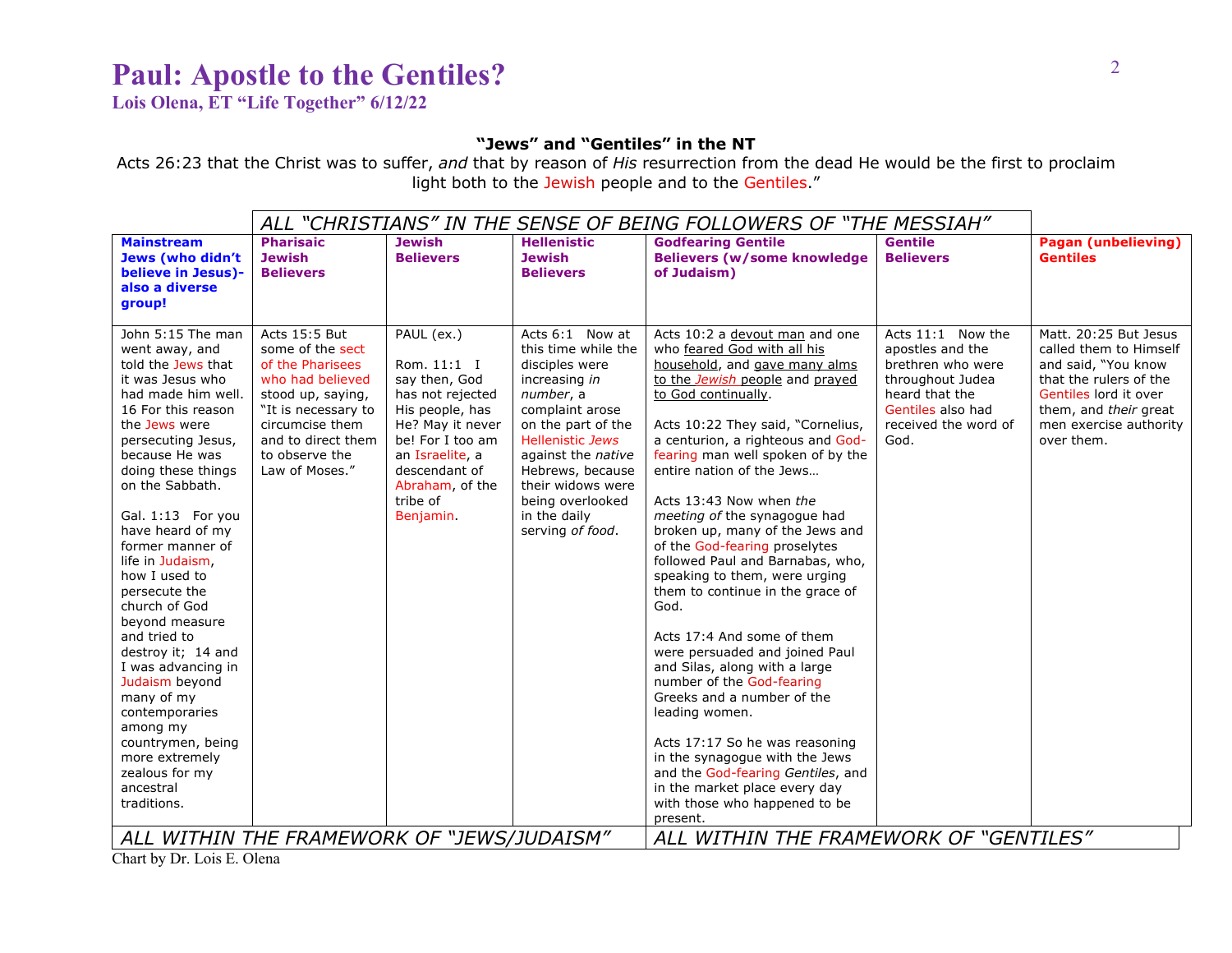**Lois Olena, ET "Life Together" 6/12/22**

# *Where the word "gentile(s)" is used in Scripture…*

(All: 102 "gentile" or 89 "gentiles")

- **Old Testament (3) ("gentile" 5)**
- Nehemiah (1)
- Isaiah (2)
- **New Testament (86) ("gentile" 97)**
- Matthew (5)
- $\bullet$  Mark  $(2)$
- Luke  $(4)$
- Acts (30) ("gentile" 34)
- Romans (23) ("gentile" 28)
- 1 Corinthians (2)
- 2 Corinthians (1)
- Galatians (9) ("gentile" 10)
- Ephesians (5)
- Colossians (1) ("gentile" 2)
- 1 Thessalonians (1)
- $\bullet$  1 Timothy (1)
- 2 Timothy (1)
- Revelation (1)

### Further Study

- **"Nations" (***goy***) All (537)**
- **Old Testament (497)**
- Genesis (17)
- Exodus (3)
- Leviticus (9)
- Numbers (4)
- Deuteronomy (38)
- Joshua (8)
- Judges (3)
- $\bullet$  1 Samuel (2)
- 2 Samuel (5)
- 1 Kings (5)
- 2 Kings (9)
- 1 Chronicles (10)
- 2 Chronicles (8)
- Nehemiah (6)
- $\bullet$  Job  $(2)$
- $\bullet$  Psalm (72)
- Proverbs (1)
- Isaiah (67)
- Jeremiah (54)
- Lamentations (7)
- Ezekiel (94)
- Daniel (7)
- Hosea (6)
- $\bullet$  Joel  $(8)$
- Amos  $(2)$
- Obadiah (4)
- Micah (9)
- Nahum  $(2)$
- Habakkuk (7)
- Zephaniah (4)
- Haggai (1)
- Zechariah (20)
- Malachi (3)
- **New Testament (40)**
- Matthew (6)
- Mark  $(2)$
- $\bullet$  Luke  $(4)$
- Acts  $(5)$
- Romans (3)
- Galatians (1)
- $\bullet$  1 Timothy (1)
- James (1)
- Revelation (17)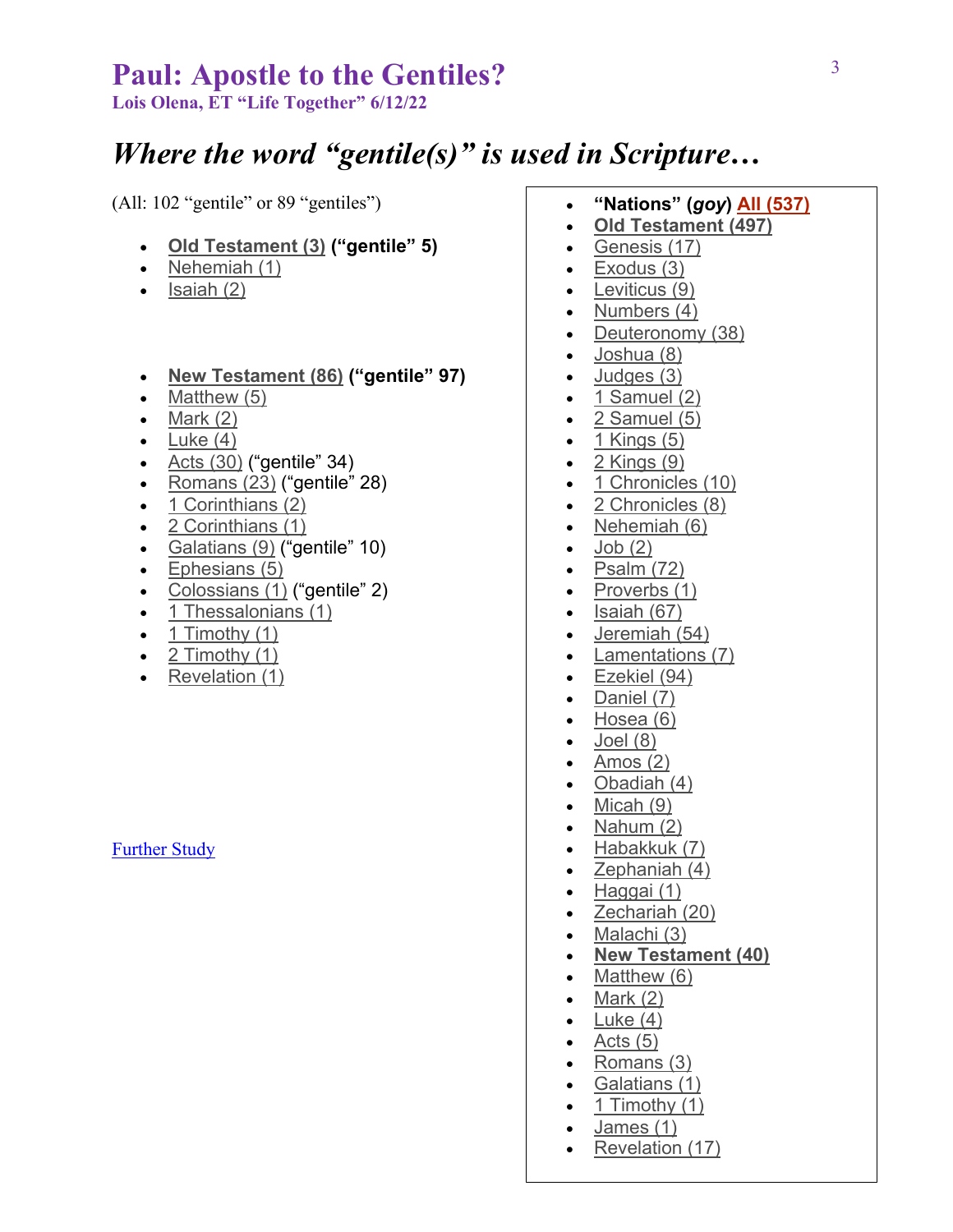**Lois Olena, ET "Life Together" 6/12/22**

#### **Matthew**

1. Matthew 4:15

"Land of Zebulun and land of Naphtali, the Way of the Sea, beyond the Jordan, Galilee of the **Gentile**s—

2. Matthew 10:5

These twelve Jesus sent out with the following instructions: "Do not go among the **Gentile**s or enter any town of the Samaritans.

3. Matthew 10:18

On my account you will be brought before governors and kings as witnesses to them and to the **Gentile**s.

4. Matthew 20:19

and will hand him over to the **Gentile**s to be mocked and flogged and crucified. On the third day he will be raised to life!"

5. Matthew 20:25

Jesus called them together and said, "You know that the rulers of the **Gentile**s lord it over them, and their high officials exercise authority over them.

#### Mark

1. Mark 10:33

"We are going up to Jerusalem," he said, "and the Son of Man will be delivered over to the chief priests and the teachers of the law. They will condemn him to death and will hand him over to the **Gentile**s,

2. Mark 10:42

Jesus called them together and said, "You know that those who are regarded as rulers of the **Gentile**s lord it over them, and their high officials exercise authority over them.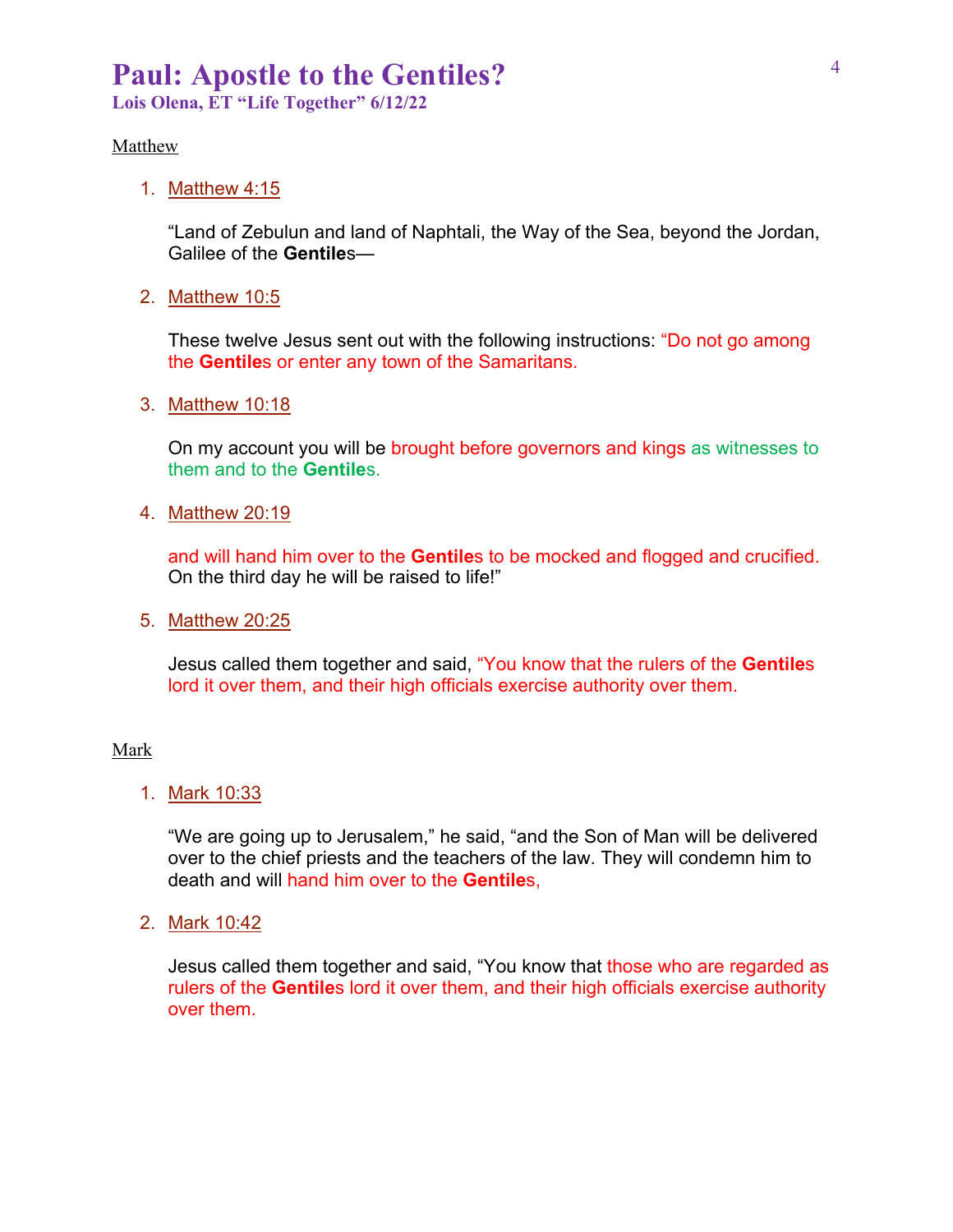**Lois Olena, ET "Life Together" 6/12/22**

#### Luke

1. Luke 2:32

a light for revelation to the **Gentile**s, and the glory of your people Israel."

2. Luke 18:32

He will be delivered over to the **Gentile**s. They will mock him, insult him and spit on him;

3. Luke 21:24

They will fall by the sword and will be taken as prisoners to all the nations. Jerusalem will be trampled on by the **Gentile**s until the times of the **Gentile**s are fulfilled.

4. Luke 22:25

Jesus said to them, "The kings of the **Gentile**s lord it over them; and those who exercise authority over them call themselves Benefactors.

#### Acts

1. Acts 4:27

Indeed Herod and Pontius Pilate met together with the **Gentile**s and the people of Israel in this city to conspire against your holy servant Jesus, whom you anointed.

2. Acts 9:15

But the Lord said to Ananias, "Go! This man is my chosen instrument to proclaim my name to the **Gentile**s and their kings and to the people of Israel.

3. Acts 10:28

He said to them: "You are well aware that it is against our law for a Jew to associate with or visit a **Gentile**. But God has shown me that I should not call anyone impure or unclean.

4. Acts 10:45

The circumcised believers who had come with Peter were astonished that the gift of the Holy Spirit had been poured out even on **Gentile**s.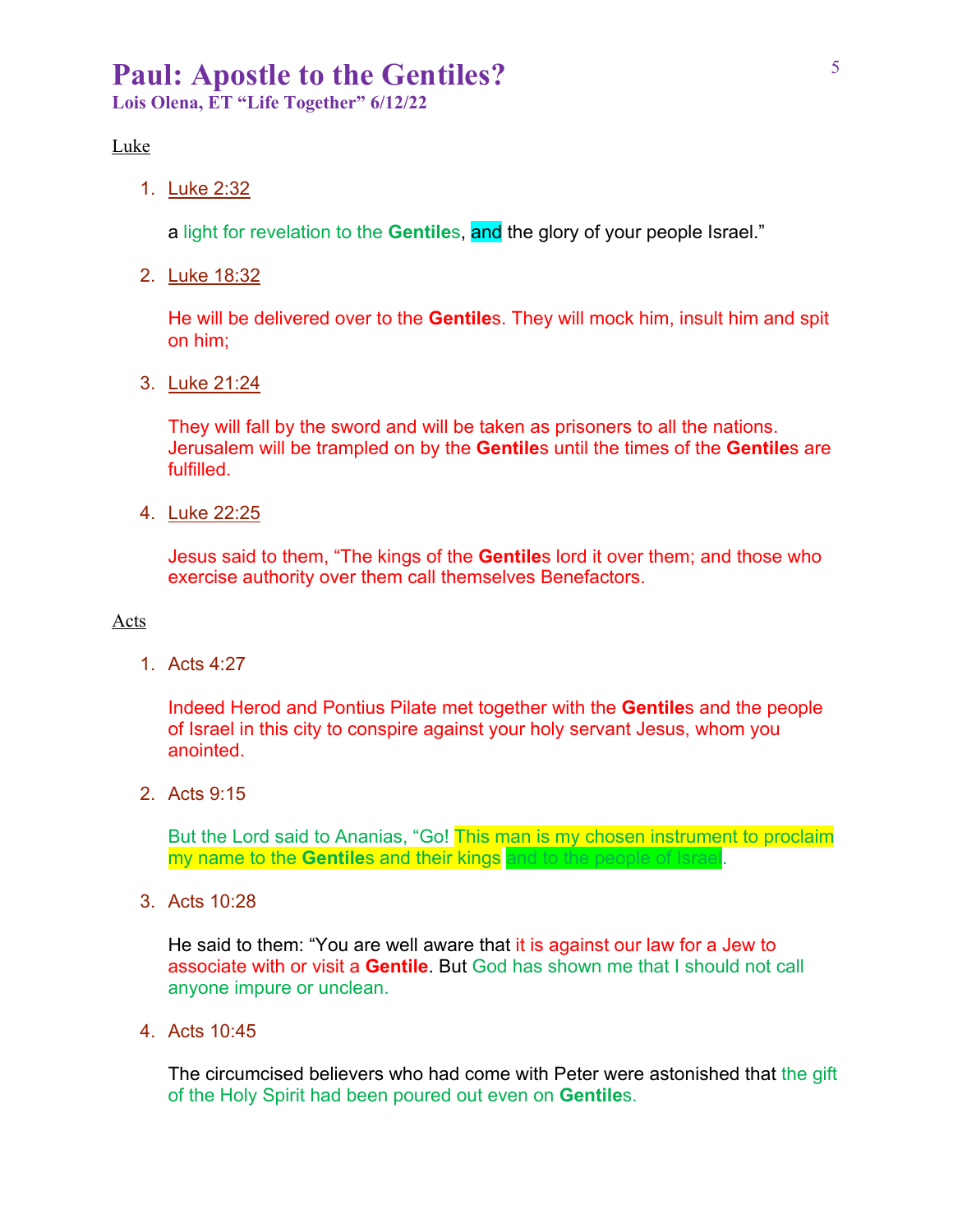**Lois Olena, ET "Life Together" 6/12/22**

5. Acts 11:1

The apostles and the believers throughout Judea heard that the **Gentile**s also had received the word of God.

6. Acts 11:18

When they heard this, they had no further objections and praised God, saying, "So then, even to **Gentile**s God has granted repentance that leads to life."

7. Acts 13:16

Standing up, Paul motioned with his hand and said: "**Fellow Israelites** and you **Gentile**s who worship God, listen to me!

8. Acts 13:26

"Fellow children of Abraham and you God-fearing **Gentile**s, it is to us that this message of salvation has been sent.

9. Acts 13:46

Then Paul and Barnabas answered them boldly: "We had to speak the word of God to you first. Since you reject it and do not consider yourselves worthy of eternal life, we now turn to the **Gentile**s.

10.Acts 13:47

For this is what the Lord has commanded us: For this is what the Lord has commanded us: "'I have made you a light for the **Gentile**s, that you may bring salvation to the ends of the earth.""

11.Acts 13:48

When the **Gentile**s heard this, they were glad and honored the word of the Lord; and all who were appointed for eternal life believed.

12.Acts 14:2

But the Jews who refused to believe stirred up the other Gentiles and poisoned their minds against the brothers.

13.Acts 14:5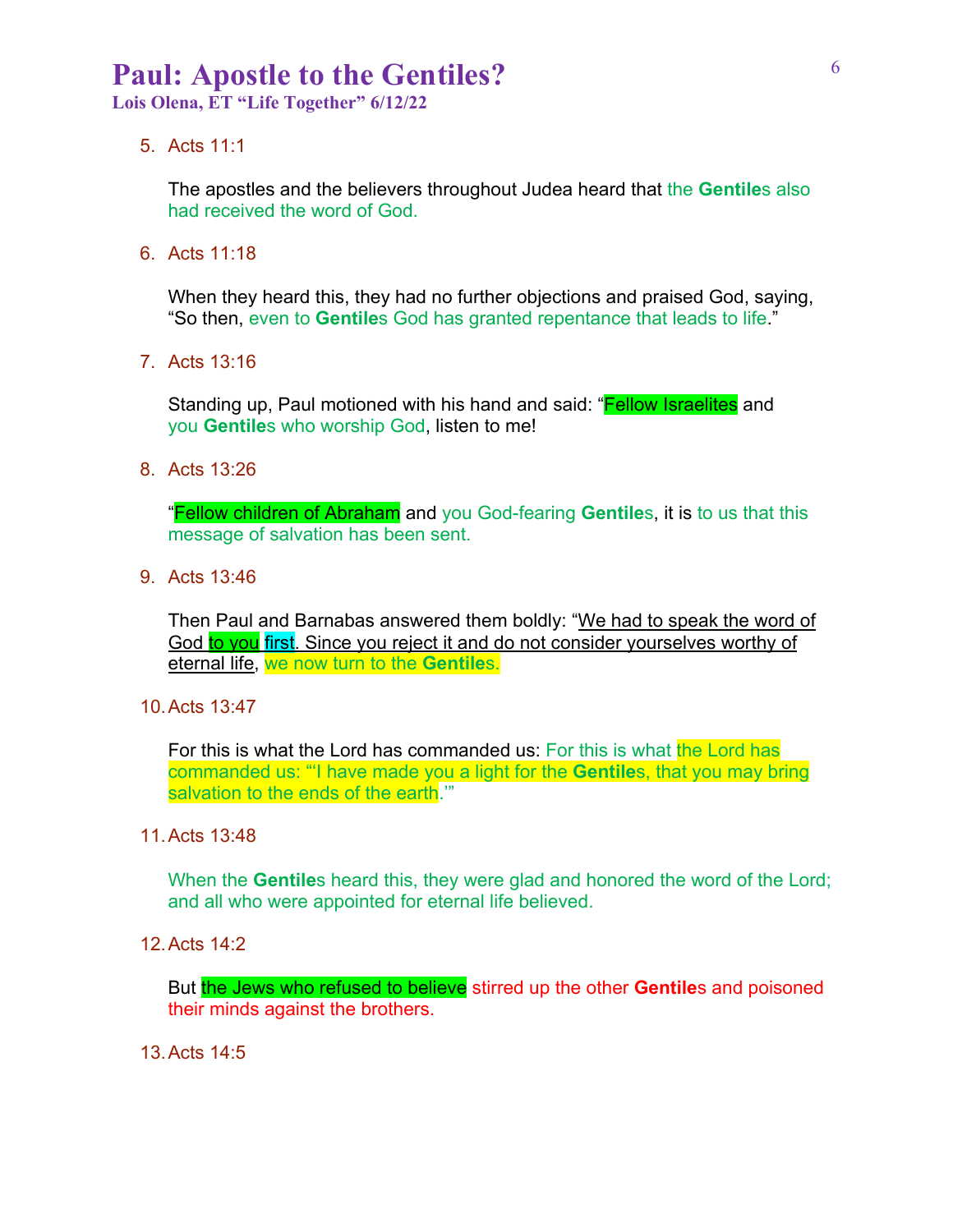**Lois Olena, ET "Life Together" 6/12/22**

There was a plot afoot among both **Gentile**s and Jews, together with their leaders, to mistreat them and stone them.

14.Acts 14:27

On arriving there, they gathered the church together and reported all that God had done through them and how he had opened a door of faith to the **Gentile**s.

15.Acts 15:3

The church sent them on their way, and as they traveled through Phoenicia and Samaria, they told how the **Gentile**s had been converted. This news made all the believers very glad.

#### 16.Acts 15:5

Then some of the **believers who belonged to the party of the Pharisees** stood up and said, "The **Gentile**s must be circumcised and required to keep the law of Moses."

17.Acts 15:7

After much discussion, **Peter** got up and addressed them: "**Brothers**, you know that some time ago God made a choice among you that the **Gentile**s might hear from my lips the message of the gospel and believe.

18.Acts 15:10

Now then, why do you try to test God by putting on the necks of **Gentile**s a yoke that **neither we nor our ancestors** have been able to bear?

19.Acts 15:12

The whole assembly became silent as they listened to Barnabas and Paul telling about the signs and wonders God had done among the **Gentile**s through them.

20.Acts 15:14

Simon has described to us how God first intervened to choose a people for his name from the **Gentile**s.

21.Acts 15:17

that the rest of mankind [i.e., in addition to the Jews] may seek the Lord, even all the **Gentile**s who bear my name, says the Lord, who does these things'—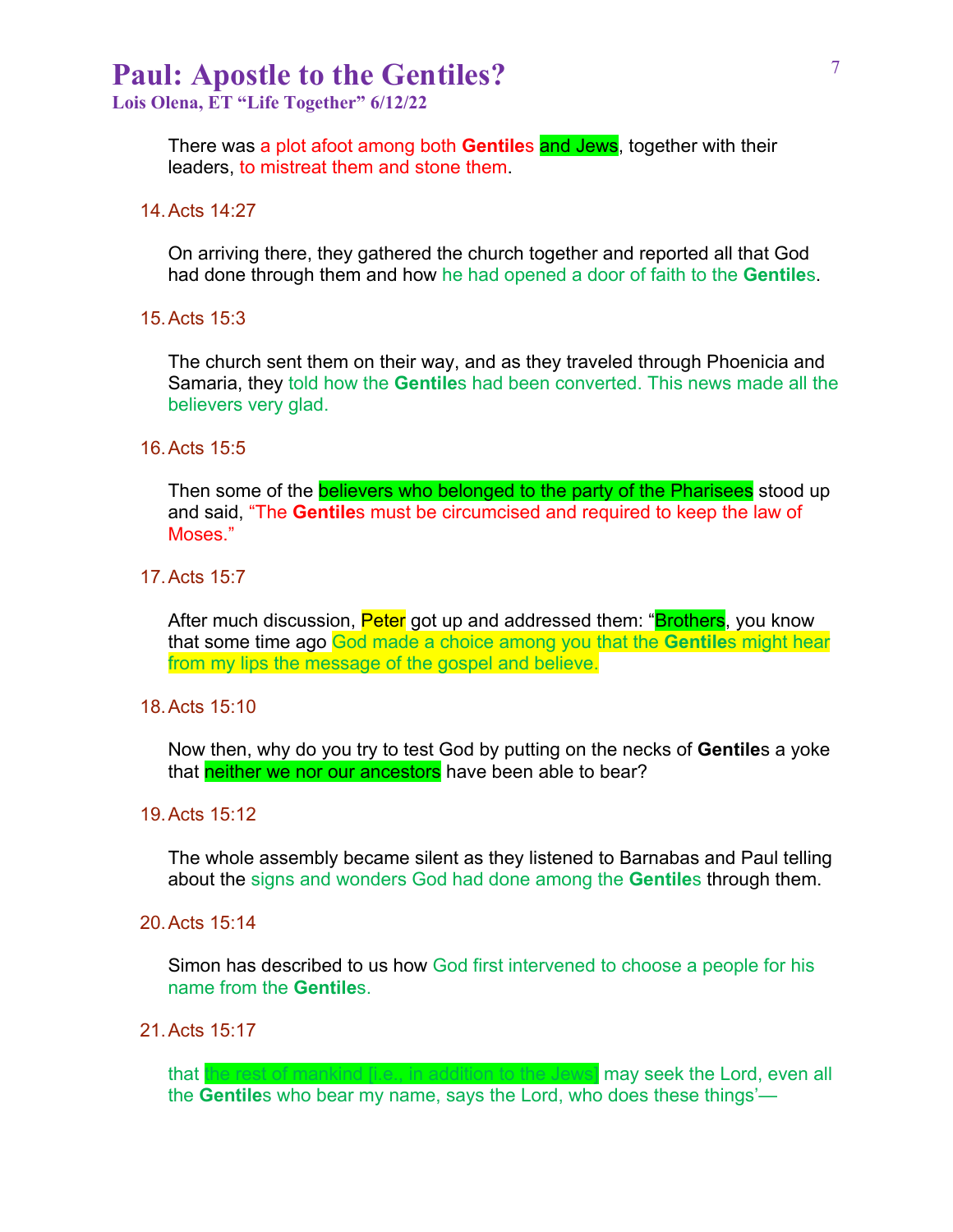**Lois Olena, ET "Life Together" 6/12/22**

#### 22.Acts 15:19

"It is my judgment, therefore, that we should not make it difficult for the **Gentile**s who are turning to God.

#### 23.Acts 15:22

The Council's Letter to **Gentile** Believers

Then the apostles and elders, with the whole church, decided to choose some of their own men and send them to Antioch with Paul and Barnabas. They chose Judas (called Barsabbas) and Silas, men who were leaders among the believers.

#### 24.Acts 15:23

With them they sent the following letter: The apostles and elders, your brothers, To the **Gentile** believers in Antioch, Syria and Cilicia: Greetings.

#### 25.Acts 18:6

But when they opposed Paul and became abusive, he shook out his clothes in protest and said to them, "Your blood be on your own heads! I am innocent of it. From now on I will go to the **Gentile**s."

#### 26.Acts 21:11

Coming over to us, he took Paul's belt, tied his own hands and feet with it and said, "The Holy Spirit says, 'In this way the Jewish leaders in Jerusalem will bind the owner of this belt and will hand him over to the **Gentile**s.'"

### 27.Acts 21:19

[Back in Jerusalem]: Paul greeted them and reported in detail what God had done among the **Gentile**s through his ministry.

#### 28.Acts 21:21

They have been informed that you teach all the Jews who live among the **Gentile**s to turn away from Moses, telling them not to circumcise their children or live according to our customs.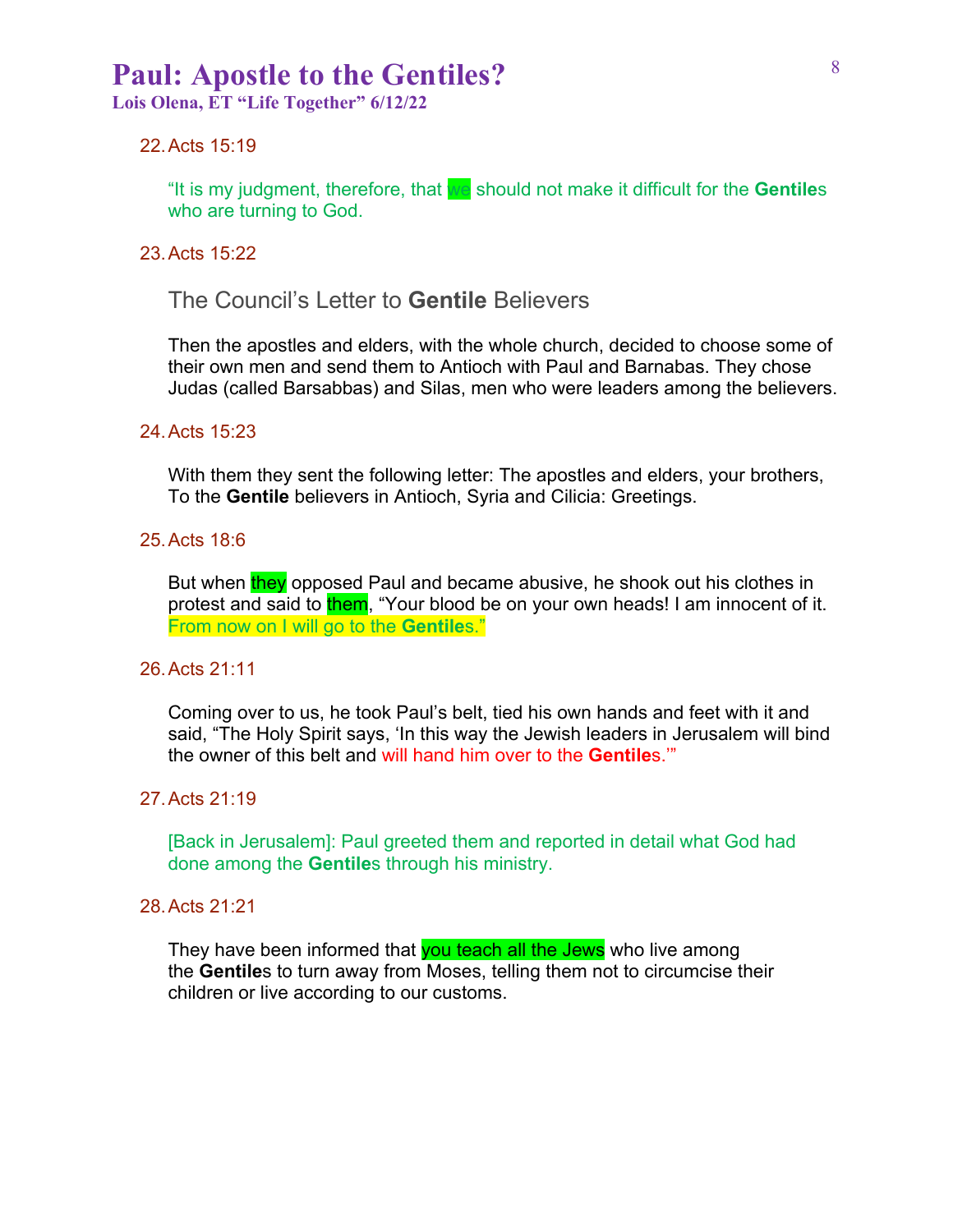**Lois Olena, ET "Life Together" 6/12/22**

### 29.Acts 21:25

As for the **Gentile** believers, we have written to them our decision that they should abstain from food sacrificed to idols, from blood, from the meat of strangled animals and from sexual immorality."

30.Acts 22:21

"Then the Lord said to me, 'Go; I will send you far away to the **Gentile**s.'"

31.Acts 26:17

I will rescue you from your own people and from the **Gentile**s. I am sending you to them

#### 32.Acts 26:20

First to those in Damascus, then to those in Jerusalem and in all Judea, and then to the **Gentile**s, I preached that they should repent and turn to God and demonstrate their repentance by their deeds.

33.Acts 26:23

[to Agrippa]: that the Messiah would suffer and, as the first to rise from the dead, would bring the message of light to his own people and to the Gentiles."

34.Acts 28:28

"Therefore I want you to know that God's salvation has been sent to the **Gentile**s, and they will listen!"

#### Romans

1. Romans 1:5

Through him we received grace and apostleship to call all the **Gentile**s to the obedience that comes from faith for his name's sake.

2. Romans 1:6

And you also are among those **Gentile**s who are called to belong to Jesus Christ.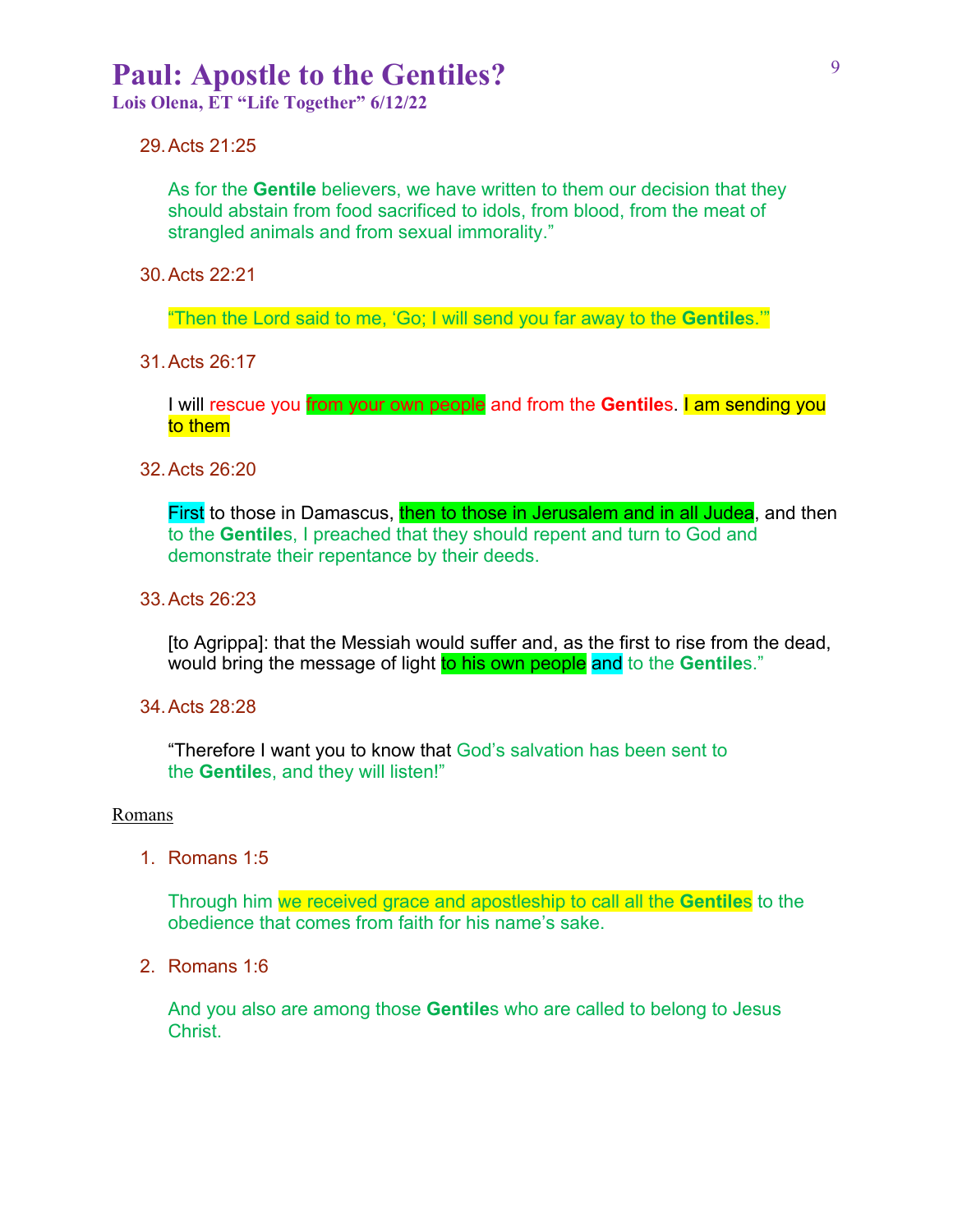**Lois Olena, ET "Life Together" 6/12/22**

#### 3. Romans 1:13

I do not want you to be unaware, brothers and sisters, that I planned many times to come to you (but have been prevented from doing so until now) in order that I might have a harvest among you, just as I have had among the other **Gentile**s.

4. Romans 1:16

For I am not ashamed of the gospel, because it is the power of God that brings salvation to everyone who believes: first to the Jew, then to the **Gentile**.

5. Romans 2:9

There will be trouble and distress for every human being who does evil: first for the Jew, then for the **Gentile**;

6. Romans 2:10

but glory, honor and peace for everyone who does good: first for the Jew, then for the **Gentile**.

7. Romans 2:14

(Indeed, when **Gentile**s, who do not have the law, do by nature things required by the law, they are a law for themselves, even though they do not have the law.

8. Romans 2:24

As it is written: "God's name is blasphemed among the **Gentile**s because of you."

9. Romans 3:9

What shall we conclude then? Do we have any advantage? Not at all! For we have already made the charge that Jews and **Gentile**s alike are all under the power of sin.

10.Romans 3:22

This righteousness is given through faith in Jesus Christ to all who believe. There is no difference between Jew and **Gentile**,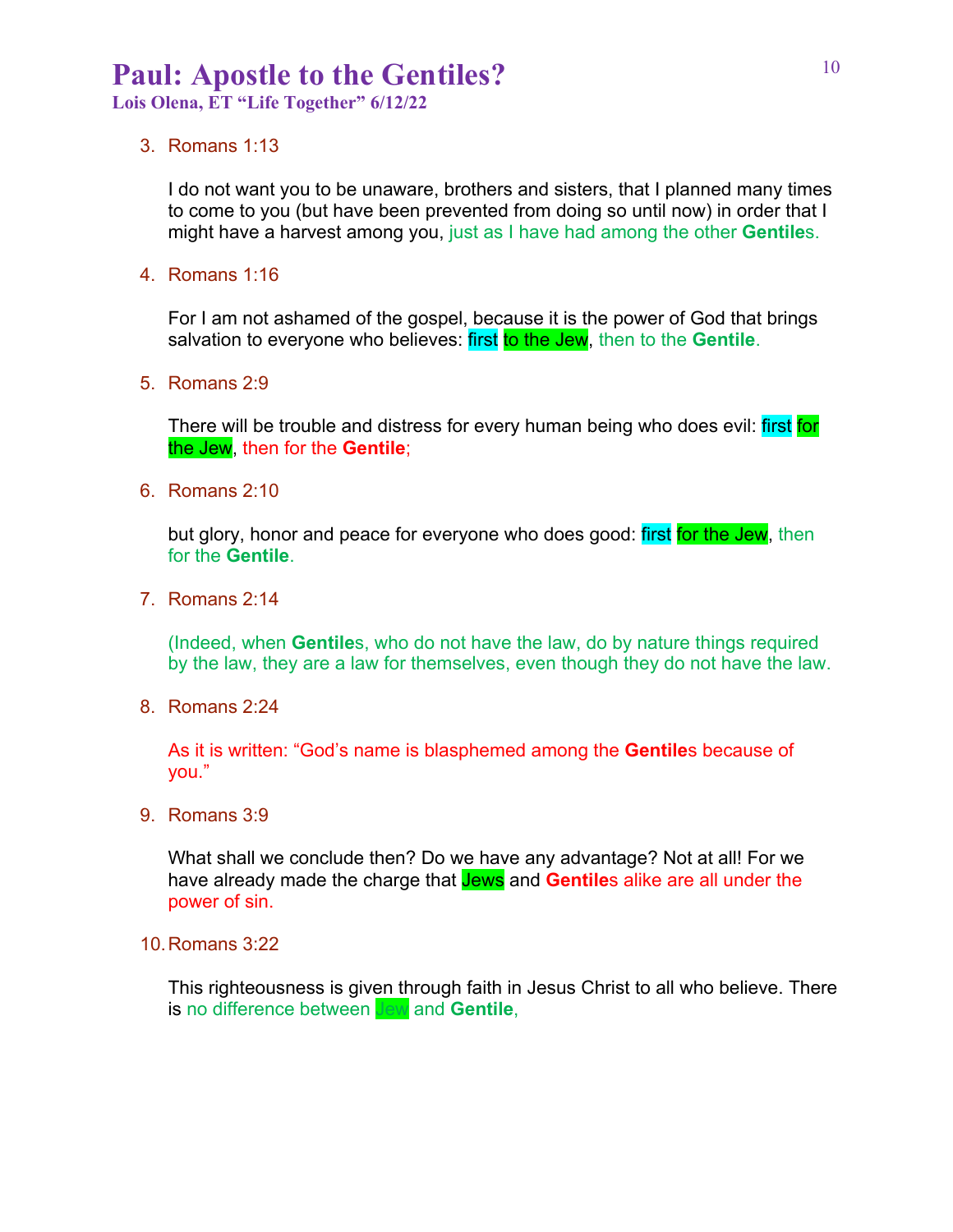**Lois Olena, ET "Life Together" 6/12/22**

11.Romans 3:29

Or is God the God of Jews only? Is he not the God of **Gentile**s too? Yes, of **Gentile**s too,

12.Romans 9:24

even us, whom he also called, not only from the Jews but also from the **Gentile**s?

13.Romans 9:30

What then shall we say? That the **Gentile**s, who did not pursue righteousness, have obtained it, a righteousness that is by faith;

14.Romans 10:12

For there is no difference between Jew and Gentile—the same Lord is Lord of all and richly blesses all who call on him,

15.Romans 11:11

Again I ask: Did they stumble so as to fall beyond recovery? Not at all! Rather, because of their transgression, salvation has come to the **Gentile**s to make Israel envious.

16.Romans 11:12

But if their transgression means riches for the world, and their loss means riches for the **Gentile**s, how much greater riches will **their** full inclusion bring!

17.Romans 11:13

I am talking to you **Gentile**s. Inasmuch as I am the apostle to the **Gentile**s, I take pride in my ministry

18.Romans 11:25

I do not want you to be ignorant of this mystery, brothers and sisters, so that you may not be conceited: **Israel has experienced a hardening in part** until the full number [NIV] [NASB: "fullness"] of the **Gentile**s has come in,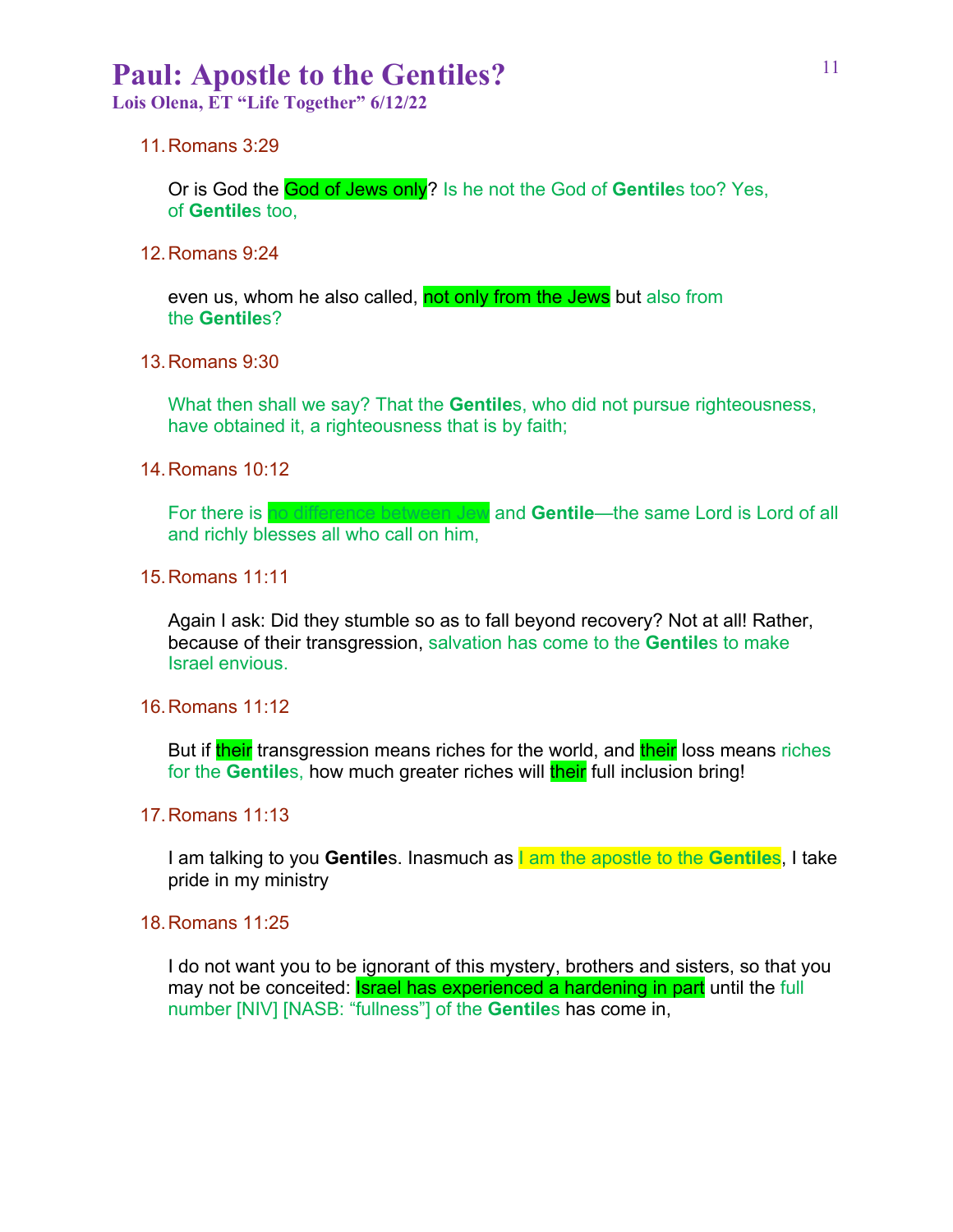**Lois Olena, ET "Life Together" 6/12/22**

19.Romans 15:9

and, moreover, that the **Gentile**s might glorify God for his mercy. As it is written: "Therefore I will praise you among the **Gentile**s; I will sing the praises of your name."

20.Romans 15:10

Again, it says, "Rejoice, you **Gentile**s, with his people."

21.Romans 15:11

And again, "Praise the Lord, all you **Gentile**s; let all the peoples extol him."

22.Romans 15:12

And again, Isaiah says, "The Root of Jesse will spring up, one who will arise to rule over the nations; in him the **Gentile**s will hope."

23.Romans 15:14

Paul the Minister to the **Gentile**s [heading]

24.Romans 15:16

to be a minister of Christ Jesus to the **Gentile**s. He gave me the priestly duty of proclaiming the gospel of God, so that the **Gentile**s might become an offering acceptable to God, sanctified by the Holy Spirit.

25.Romans 15:18

I will not venture to speak of anything except what Christ has accomplished through me in leading the **Gentile**s to obey God by what I have said and done—

26.Romans 15:27

They were pleased to do it, and indeed they owe it to them. For if the **Gentile**s have shared in the Jews' spiritual blessings, they owe it to the Jews to share with them their material blessings.

27.Romans 16:4

They risked their lives for me. Not only I but all the churches of the **Gentile**s are grateful to them.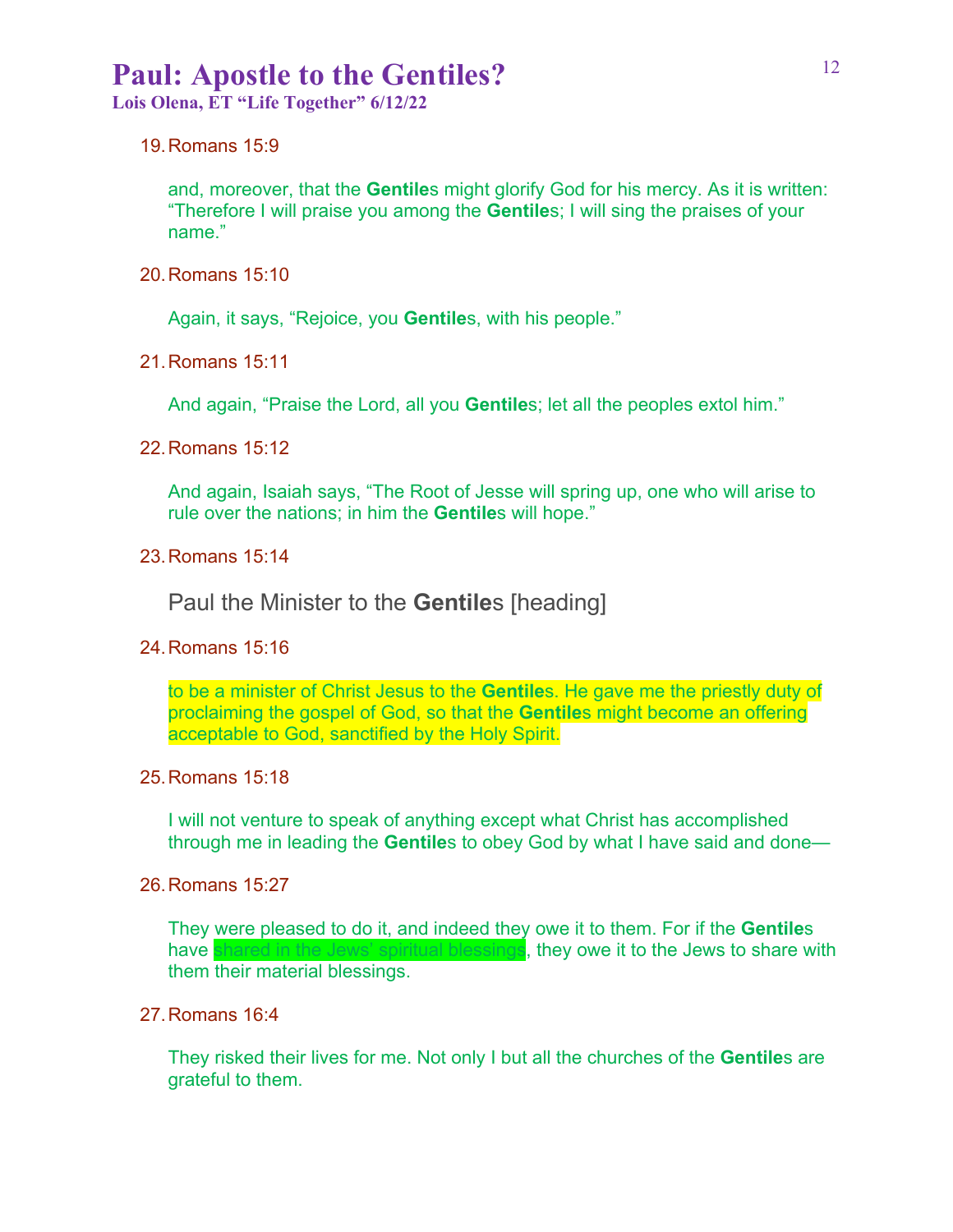**Lois Olena, ET "Life Together" 6/12/22**

#### 28.Romans 16:26

but now revealed and made known through the prophetic writings by the command of the eternal God, so that all the **Gentile**s might come to the obedience that comes from faith—

#### 1 Corinthians

1. 1 Corinthians 1:23

but we preach Christ crucified: a **stumbling block to Jews** and foolishness to **Gentile**s,

2. 1 Corinthians 12:13

For we were all baptized by one Spirit so as to form one body—whether Jew or **Gentile**s, slave or free—and we were all given the one Spirit to drink.

### 2 Corinthians

I have been constantly on the move. I have been in danger from rivers, in danger from bandits, in danger from my fellow Jews, in danger from **Gentile**s; in danger in the city, in danger in the country, in danger at sea; and in danger from false believers.

#### Galatians

1. Galatians 1:16

to reveal his Son in me so that I might preach him among the **Gentile**s, my immediate response was not to consult any human being.

**<sup>13</sup>** For you have heard of my previous way of life in Judaism, how intensely I persecuted the church of God and tried to destroy it. **<sup>14</sup>** I was advancing in Judaism beyond many of my own age among my people and was extremely zealous for the traditions of my fathers. **<sup>15</sup>** But when **God, who set me apart from my mother's womb and called me by his grace**, was pleased

2. Galatians 2:2

I went in response to a revelation and, meeting privately with those esteemed as leaders, I presented to them the gospel that I preach among the **Gentiles**. I wanted to be sure I was not running and had not been running my race in vain.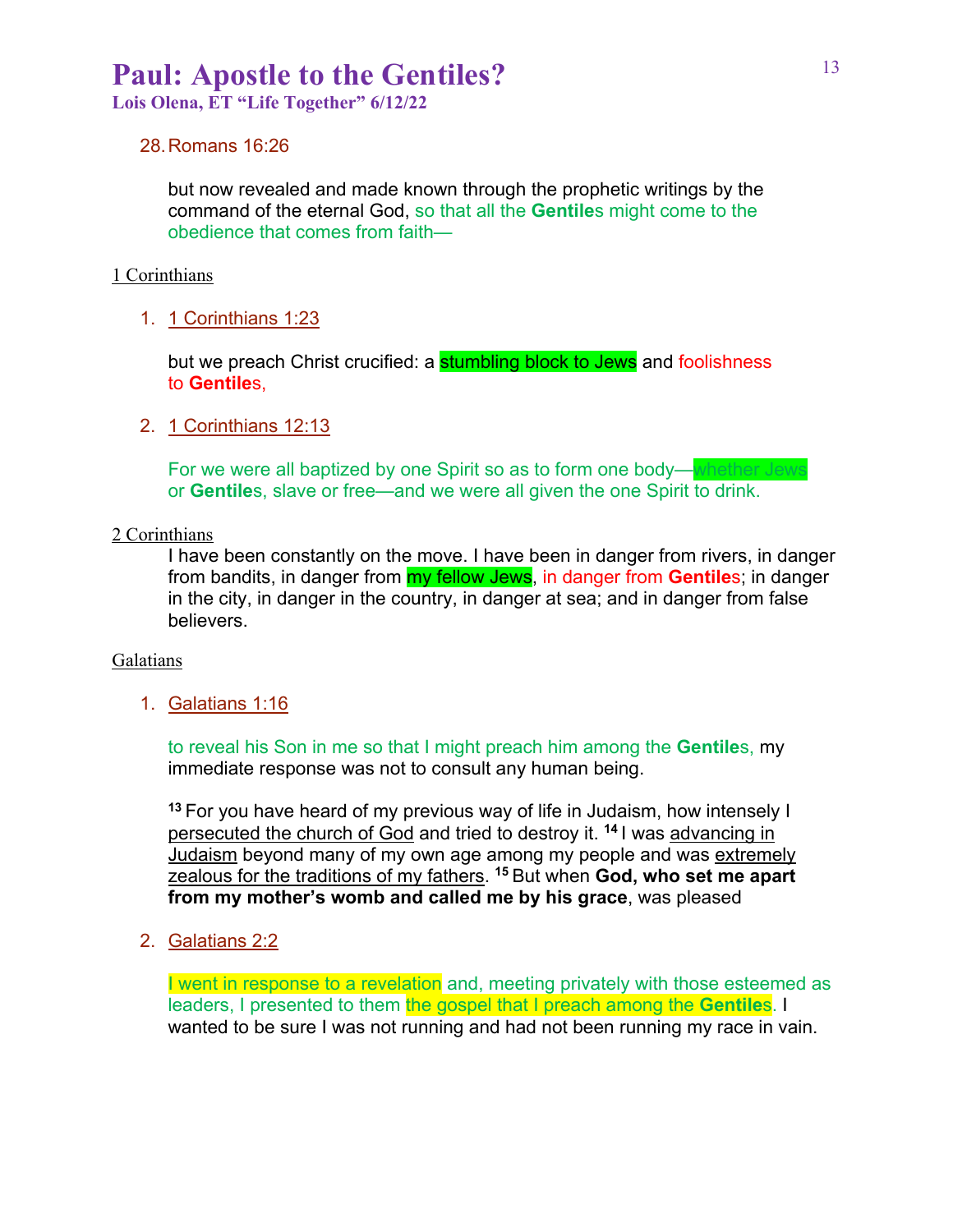**Lois Olena, ET "Life Together" 6/12/22**

3. Galatians 2:8

For God, who was at work in Peter as an apostle to the circumcised, was also at work in me as an apostle to the **Gentile**s.

4. Galatians 2:9

James, Cephas and John, those esteemed as pillars, gave me and Barnabas the right hand of fellowship when they recognized the grace given to me. They agreed that we should go to the Gentiles, and they to the circumcised.

### **Peter Chosen to preach to the Gentiles:**

Acts 10 (Cornelius) – "first contact"

Acts 15:7

After there had been much debate, Peter stood up and said to them, "Brothers, you know that in the early days God made a choice among you, that by my mouth the Gentiles would hear the word of the gospel and believe.

5. Galatians 2:12

For before certain men came from James, he [Peter] used to eat with the **Gentile**s. But when they arrived, he began to draw back and separate himself from the **Gentile**s because he was afraid of those who belonged to the circumcision group.

6. Galatians 2:14

When I saw that they were not acting in line with the truth of the gospel, I said to Cephas in front of them all, "You are a Jew, yet you live like a **Gentile** and not like a Jew. How is it, then, that you force **Gentile**s to follow Jewish customs?

7. Galatians 2:15

"We who are Jews by birth and not sinful **Gentile**s

8. Galatians 3:8

Scripture foresaw that God would justify the **Gentile**s by faith, and announced the gospel in advance to Abraham: "All nations will be blessed through you."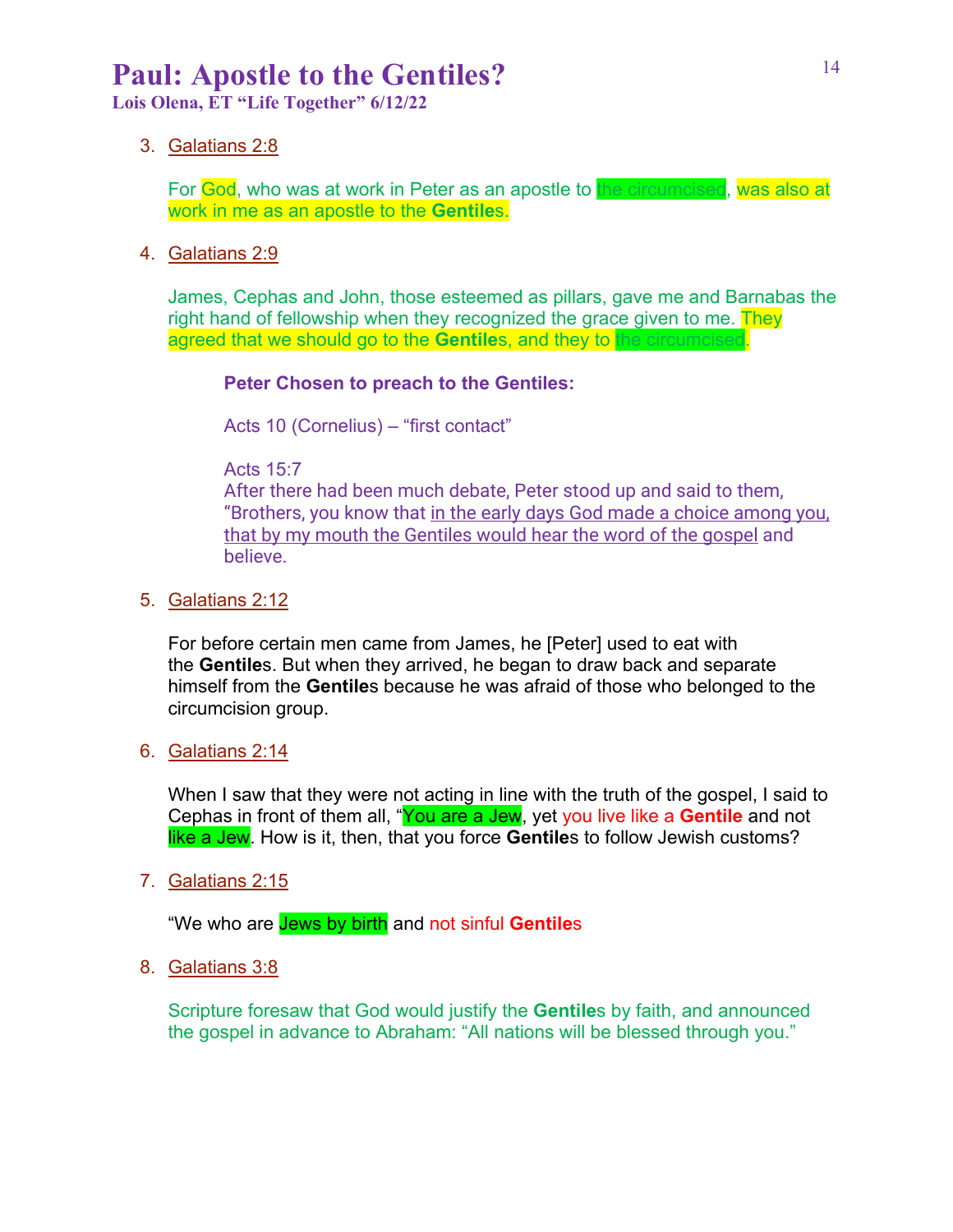**Lois Olena, ET "Life Together" 6/12/22**

#### 9. Galatians 3:14

He redeemed us in order that the blessing given to Abraham might come to the **Gentile**s through Christ Jesus, so that by faith we might receive the promise of the Spirit.

#### 10.Galatians 3:28

There is neither Jew nor **Gentile**, neither slave nor free, nor is there male and female, for you are all one in Christ Jesus.

#### **Ephesians**

#### 1. Ephesians 2:11

Jew and **Gentile** Reconciled Through Christ

Therefore, remember that formerly you who are **Gentile**s by birth and called "uncircumcised" by those who call themselves "the circumcision" (which is done in the body by human hands)—**<sup>12</sup>** remember that at that time you were separate from Christ, excluded from citizenship in Israel and foreigners to the covenants of the promise, without hope and without God in the world. **<sup>13</sup>** But now in Christ Jesus you who once were far away have been brought near by the blood of Christ.

**<sup>14</sup>** For he himself is our peace, who has made the two groups one and has destroyed the barrier, the dividing wall of hostility, **<sup>15</sup>** by setting aside in his flesh the law with its commands and regulations. His purpose was to create in himself one new humanity out of the two, thus making peace, **<sup>16</sup>** and in one body to reconcile both of them to God through the cross, by which he put to death their hostility. **<sup>17</sup>** He came and preached peace to you who were far away and peace to those who were near. **<sup>18</sup>** For through him we both have access to the Father by one Spirit.

**<sup>19</sup>** Consequently, you are no longer foreigners and strangers, but fellow citizens with God's people and also members of his household, **<sup>20</sup>** built on the foundation of the apostles and prophets, with Christ Jesus himself as the chief cornerstone. **<sup>21</sup>** In him the whole building is joined together and rises to become a holy temple in the Lord. **<sup>22</sup>** And in him you too are being built together to become a dwelling in which God lives by his Spirit.

### 2. Ephesians 3:1

God's Marvelous Plan for the **Gentile**s

For this reason I, Paul, the prisoner of Christ Jesus for the sake of you **Gentile**s—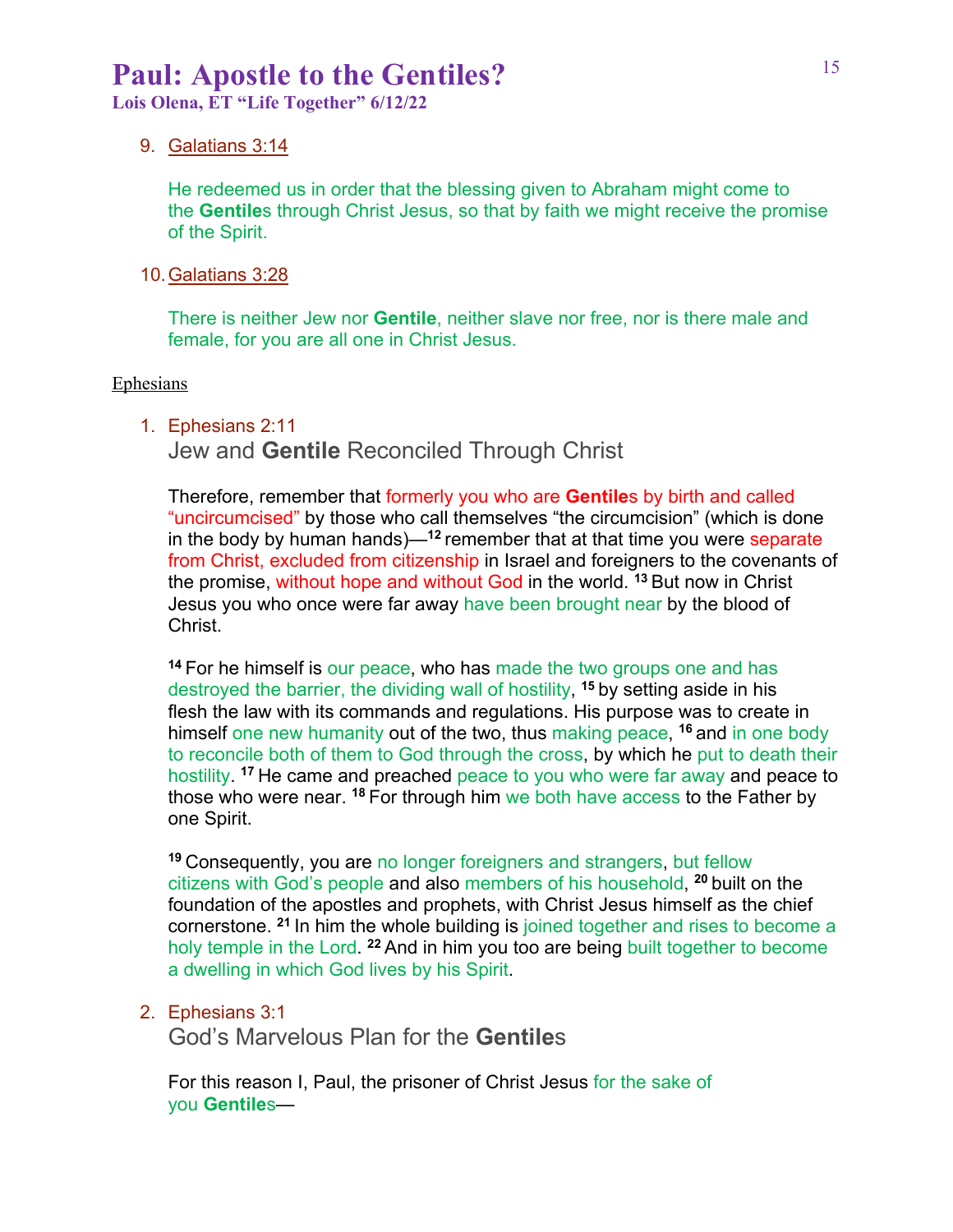**Lois Olena, ET "Life Together" 6/12/22**

3. Ephesians 3:6

This mystery is that through the gospel the **Gentile**s are heirs together with Israel, members together of one body, and sharers together in the promise in Christ Jesus.

4. Ephesians 3:8

Although I am less than the least of all the Lord's people, this grace was given me: to preach to the **Gentile**s the boundless riches of Christ,

5. Ephesians 4:17

So I tell you this, and insist on it in the Lord, that you must no longer live as the **Gentile**s do, in the futility of their thinking.

#### Colossians

1. Colossians 1:27

To them God has chosen to make known among the **Gentile**s the glorious riches of this mystery, which is Christ in you, the hope of glory.

2. Colossians 3:11

Here there is no **Gentile** or Jew, circumcised or uncircumcised, barbarian, Scythian, slave or free, but Christ is all, and is in all.

#### 1 Thessalonians 2:16

in their effort to keep us from speaking to the **Gentile**s so that they may be saved. In this way they always heap up their sins to the limit. The wrath of God has come upon them at last.

1 Timothy 2:7

And for this purpose I was appointed a herald and an apostle—I am telling the truth, I am not lying—and a true and faithful teacher of the **Gentile**s.

### 2 Timothy 4:17

But the Lord stood at my side and gave me strength, so that through me the message might be fully proclaimed and all the **Gentile**s might hear it. And I was delivered from the lion's mouth.

Revelation 11:2

But exclude the outer court; do not measure it, because it has been given to the **Gentile**s. They will trample on the holy city for 42 months.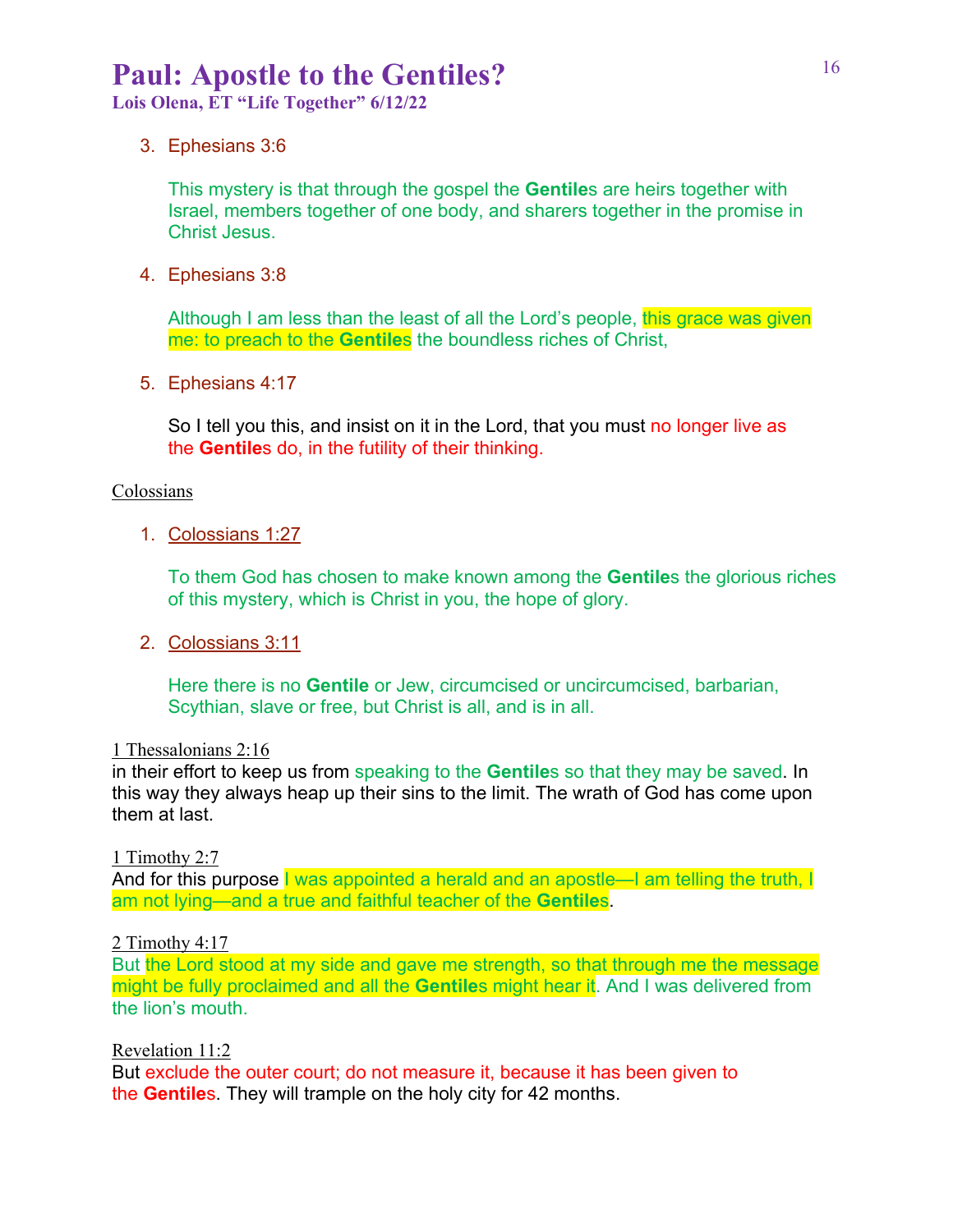**Lois Olena, ET "Life Together" 6/12/22**

# *Peter, Paul, and the Gentiles (Key moments)*

**Jesus and Gentiles**

"Do not go in *the* way of *the* Gentiles, and do not enter *any* city of the Samaritans; but rather go to the lost sheep of the house of Israel" (Matt 10:5-6, NASB)

Matt 8:5-13 (Centurion's servant)

Matt 15:21-28 (Syrophonecian woman) "I was sent only to the lost sheep of the house of Israel" (but healed b/c of her faith)

Matt 28:19

"Go therefore and make disciples of all the nations…"

Mark 5:1-20 (demon possessed man in the area of the Gerasenes) Jesus sends the demons into pigs

> John 4:7-42 (Samaritan woman) "Salvation is from [of] the Jews"

| Acts 1:8                                                                                                                                                                                                                                                                                                                                                                                                             |                     |  |
|----------------------------------------------------------------------------------------------------------------------------------------------------------------------------------------------------------------------------------------------------------------------------------------------------------------------------------------------------------------------------------------------------------------------|---------------------|--|
| "you shall be My witnesseseven to the remotest part of the earth"                                                                                                                                                                                                                                                                                                                                                    |                     |  |
| Peter                                                                                                                                                                                                                                                                                                                                                                                                                | Paul                |  |
| Disciple of Jesus                                                                                                                                                                                                                                                                                                                                                                                                    | Persecutor of Jesus |  |
| Acts 2<br>$(17)$ "I will pour out my Spirit on <i>all</i><br>mankind."<br>(21) <i>everyone</i> who calls on the name of the<br>Lord shall be saved<br>$(22)$ Men of Israel<br>(29) Brethrenthe patriarch David<br>$(36)$ Let all the house of Israel know<br>$(39)$ the promise is for you and your<br><i>children</i> and for all who are <sup>b</sup> far off, as many<br>as the Lord our God will call to Himself |                     |  |
| Acts 3 (preaches clearly to "Men of<br>Israelbrethren" and refers to Abraham,<br>Isaac, Jacob, the fathers, Moses, the prophets,<br>Samuel,"<br>But also quotes "in your seed all the families"<br><i>of the earth shall be blessed"</i> and says "for<br>you first"                                                                                                                                                 |                     |  |

Acts 1:8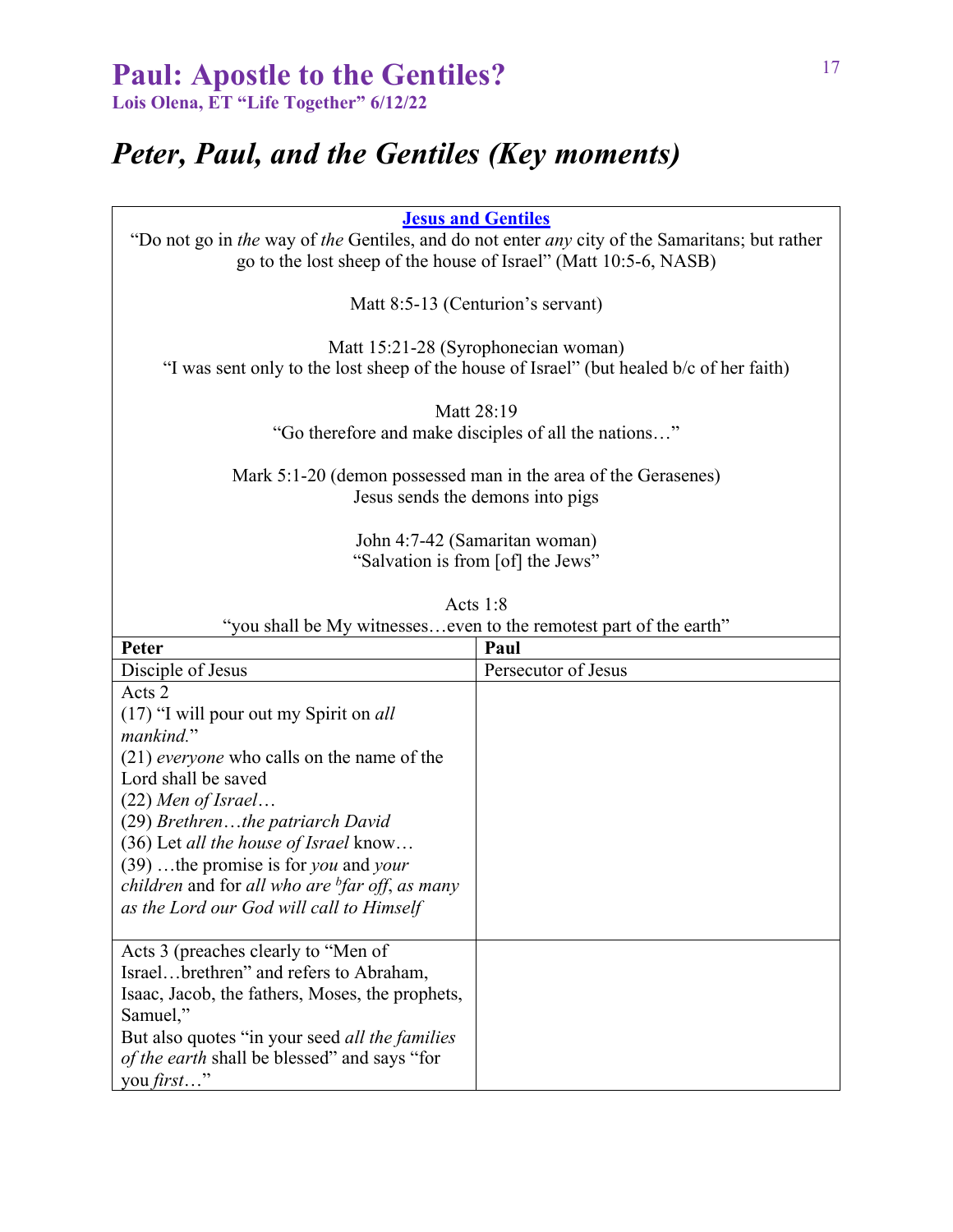**Lois Olena, ET "Life Together" 6/12/22**

| Acts $4$ – Entangled with the Jewish                                                        |                                           |  |  |
|---------------------------------------------------------------------------------------------|-------------------------------------------|--|--|
| authorities, is jailed then questioned, preaches                                            |                                           |  |  |
| $(v. 8)$ , is released                                                                      |                                           |  |  |
|                                                                                             | Acts 7:58 – At Stephen's Stoning (so Paul |  |  |
|                                                                                             | heard Stephen's whole sermon??)           |  |  |
| <b>Philip</b>                                                                               |                                           |  |  |
|                                                                                             | Acts $8 - In Samaria (4-24)$              |  |  |
| Ethiopian Eunuch (most likely a Jew: came to Jerusalem to worship, reading Isaiah) vv 25-39 |                                           |  |  |
| Peter                                                                                       | Paul                                      |  |  |
|                                                                                             | Acts 9 - Persecutor                       |  |  |
|                                                                                             | Acts 9 – Conversion on road to Damascus   |  |  |
|                                                                                             | (stays in Damascus—preaching to Gentiles  |  |  |
|                                                                                             | <i>there??</i> , then in Arabia)          |  |  |
| Acts $10$ – Cornelius (gentiles)                                                            |                                           |  |  |
| "Do not call anything impure that God has<br>made clean" $(15)$ .                           |                                           |  |  |
| "I now realize  that God  accepts men<br>from every nation" (Acts 10:34)                    |                                           |  |  |
|                                                                                             |                                           |  |  |

### **Galatians 2:9 (14 years after – in Jerusalem)**

James/Peter/John to the Jews – Paul and Barnabas to the Gentiles

<sup>7</sup> But on the contrary, seeing that **I** had been *a* entrusted with the *b*<sub>gospel</sub> <sup>1</sup> to the uncircumcised, just as <sup>c</sup>Peter *had been* <sup>2</sup> to the circumcised <sup>8</sup> (for He who effectually worked for Peter in *his*  $a_{\text{anostles}}$ ) <sup>9</sup> and apostleship <sup>1</sup> to the circumcised effectually worked for me also to the Gentiles), <sup>9</sup> and recognizing <sup>a</sup>the grace that had been given to me, <sup>1b</sup>James and <sup>c</sup>Cephas and John, who were d *d* reputed to be <sup>e</sup>pillars, gave to me and *f* Barnabas the <sup>g</sup>right <sup>2</sup> hand of fellowship, so that we *might <sup>h</sup>go* to the Gentiles and they to the circumcised.

In Galatians 2, Paul mentions the Council (1-10) and then as his next topic mentions the conflict with Peter (11-21). *There is debate as to whether the conflict with Peter happened after the Council or before. Some think it took place long before the Council.*

**11 "** But when Cephas came to Antioch, I opposed him to his face, because he stood condemned. **<sup>12</sup>** For prior to the coming of certain men from James, he used to eat with the Gentiles; but when they came, he *began* to withdraw and hold himself aloof, fearing the party of the circumcision. **<sup>13</sup>** The rest of the Jews joined him in hypocrisy, with the result that even Barnabas was carried away by their hypocrisy. **<sup>14</sup>** But when I saw that they were not straightforward about the truth of the gospel, I said to Cephas in the presence of all, "If you, being a Jew, live like the Gentiles and not like the Jews, how *is it that* you compel the Gentiles to live like Jews?"

(Some scholars say the confrontation was not with 'another' Peter/Cephas.) Link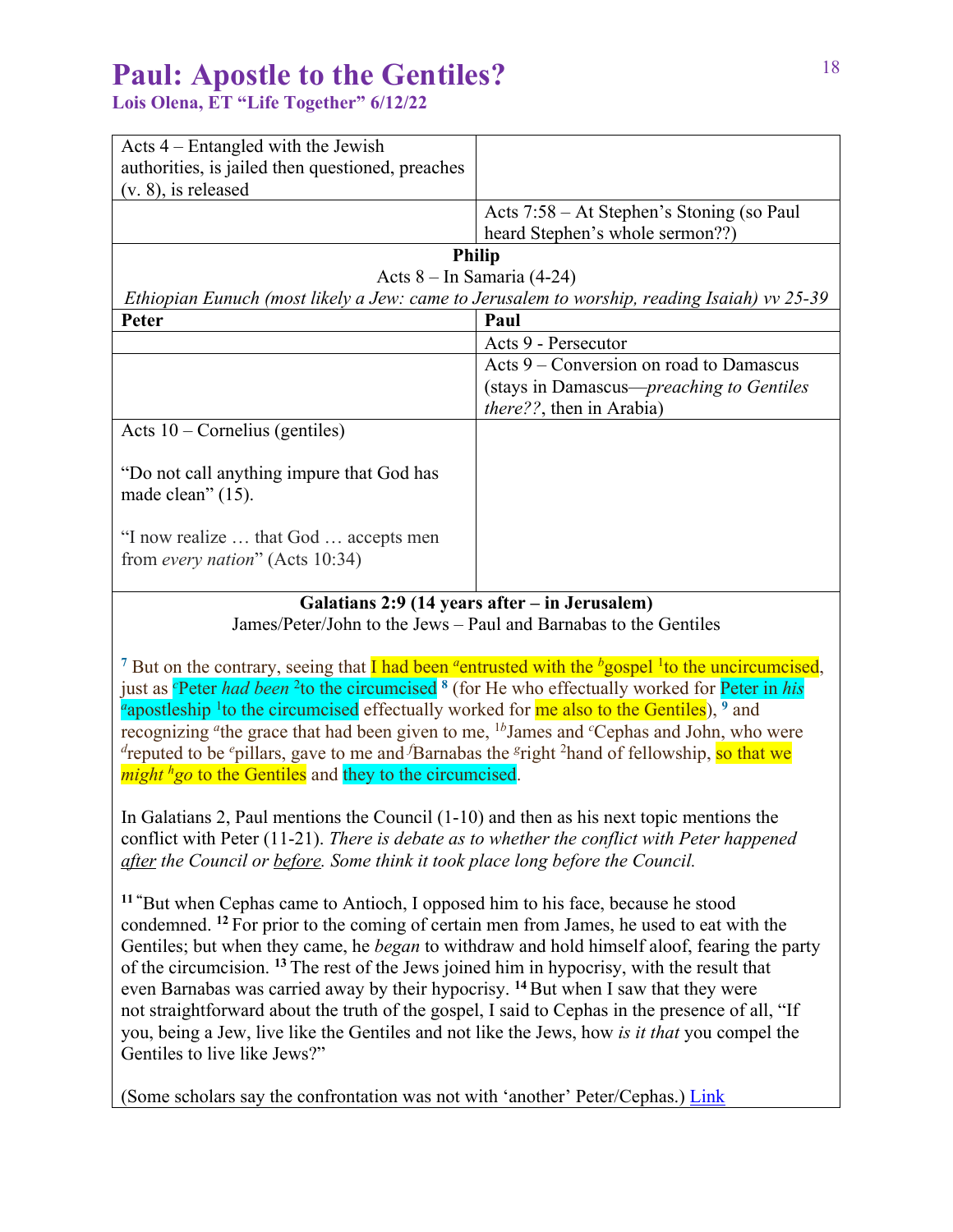**Lois Olena, ET "Life Together" 6/12/22**

| Peter                                                                                                                                                                                                                                                                                                                   | Paul                                                                                                                                                                                                                                                                                                                                                                                                               |
|-------------------------------------------------------------------------------------------------------------------------------------------------------------------------------------------------------------------------------------------------------------------------------------------------------------------------|--------------------------------------------------------------------------------------------------------------------------------------------------------------------------------------------------------------------------------------------------------------------------------------------------------------------------------------------------------------------------------------------------------------------|
|                                                                                                                                                                                                                                                                                                                         | Acts 13 – Paul and Barnabas sent out from<br>Antioch. Proclaim the gospel in synagogues<br>on Cyprus. Then sail to Perga in Pamphylia,<br>then on to Pisidian Antioch where Paul<br>preaches in a synagogue $(16-41)$ – invited<br>back the next Sabbath, but the leaders were<br>jealous of the crowds and so contradicted<br>them. So they turn now to the gentiles and<br>"shook the dust off their feet" (51). |
|                                                                                                                                                                                                                                                                                                                         | · Pisidian Antioch<br>Magydos<br><b>Attalia</b><br>Side<br><b>Korakesion</b><br><b>Anamurium</b><br><b>MEDITERRANEAN SEA</b><br><b>CYPRUS</b><br><b>Paphos</b><br>$100$ mi<br>Paul and Barnabas would have sailed from Cyprus to one of these ports on the Turkish coast<br>before traveling to Perga.                                                                                                             |
|                                                                                                                                                                                                                                                                                                                         | <b>50 mi</b><br>Pisidian Antioch<br>· Aphrodisias<br>Sagalassos<br><b>PISIDIA</b><br>Milyas<br>Pednelissos<br>Attalia Perga<br>PAMPHYLIA<br>Choma o<br><b>LYCIA</b><br><b>MEDITERRANEAN SEA</b><br>Mark R. Fairchild suggests that Paul traveled from Perga up the Kestros River Valley to<br>Pisidian Antioch, the route indicated in green.                                                                      |
| Acts 15: "God made a choice among you that<br>the Gentiles might hear from my lips the<br>message of the gospel and believe."<br>Considering dates of $(1)$ when events<br>happened and also $(2)$ when they were written<br>about, is there a "hidden theme in Acts" of<br>showing Peter as the more worthy apostle to | Link                                                                                                                                                                                                                                                                                                                                                                                                               |
| the Gentiles and thus with credit for the<br>spread of Christianity?                                                                                                                                                                                                                                                    |                                                                                                                                                                                                                                                                                                                                                                                                                    |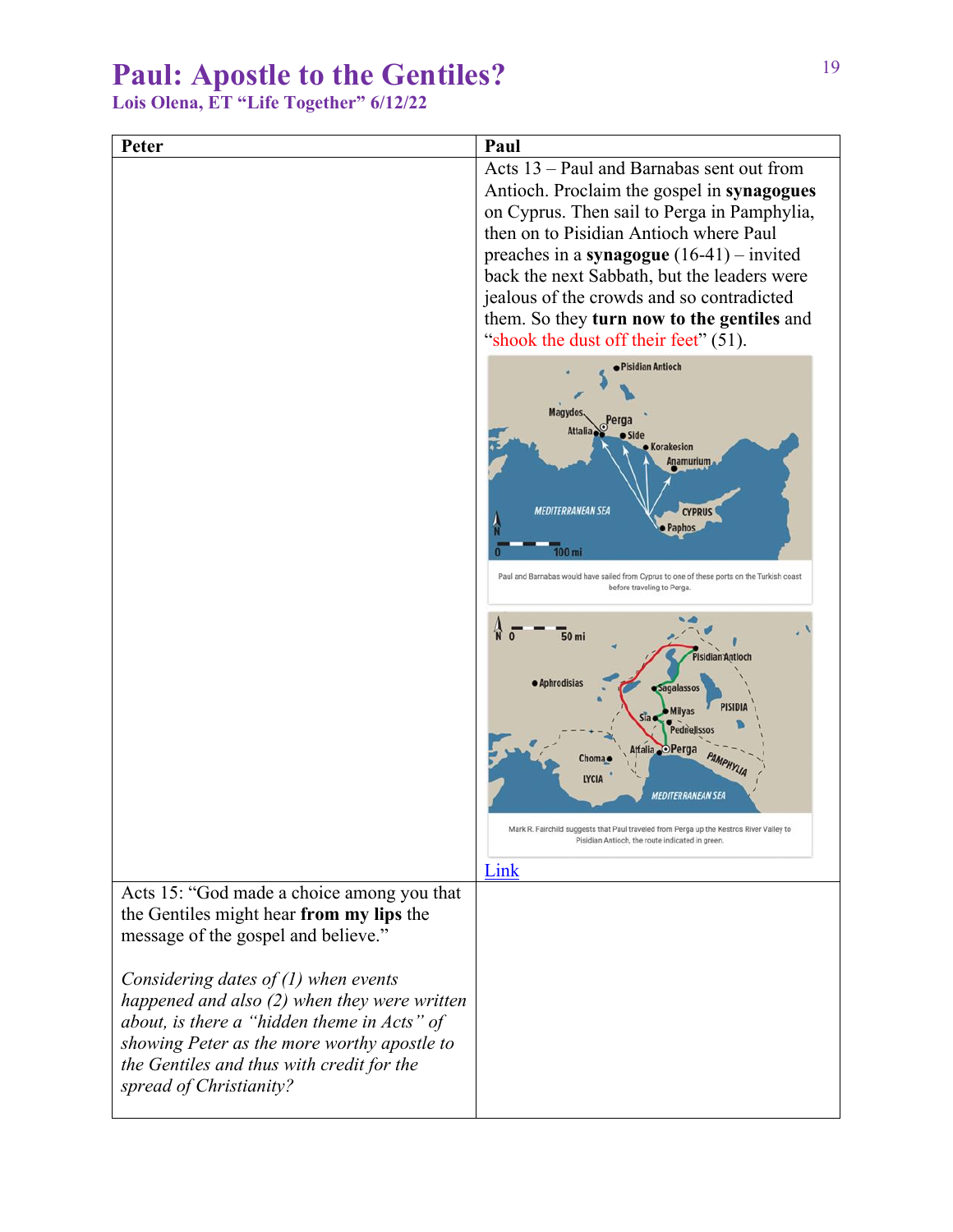**Lois Olena, ET "Life Together" 6/12/22**

| Peter | Paul                                                                                                                                                                                                                                                                                                                                                                                                              |
|-------|-------------------------------------------------------------------------------------------------------------------------------------------------------------------------------------------------------------------------------------------------------------------------------------------------------------------------------------------------------------------------------------------------------------------|
|       | Acts 18 – Paul in Corinth (meets Aquila and<br>Priscilla); reasoned in the <b>synagogue</b> every<br>Sabbath "trying to persuade Jews and Greeks"<br>$(4)$ . Testifies to the Jews $(5)$ ,<br>But when they opposed Paul and became<br>abusive, he shook out his clothes in<br>protest and said to them, "Your blood be on<br>your own heads! I am innocent of it. From<br>now on I will go to the Gentiles." (6) |
|       | Then Paul <u>left the synagogue</u> and went next<br>door to the house of Titius Justus, a<br>worshiper of God. Crispus, the synagogue<br>leader, and his entire household believed in<br>the Lord; and many of the Corinthians who<br>heard Paul believed and were baptized.                                                                                                                                     |
|       | Paul goes to Syria with Priscilla and Aquila,<br>arrives in Ephesus, goes into the synagogue<br>and reasoned with the Jews. They ask him<br>to come back and he declines, saying he'll<br>come back if it's God's will.                                                                                                                                                                                           |
|       | Acts 21 and $22$ – Returns to Jerusalem; while<br>at the temple is arrested and beaten; gives his<br>defense in chapter 22 to a Jewish crowd –<br>recounts his testimony. Here God says he will<br>send him far away to the Gentiles<br>seemingly as a way to get away from those<br>who would come after him since he'd been a<br>persecutor.                                                                    |
|       | Acts 23:6 – Before the Sanhedrin: "I am a<br>Pharisee, a son of Pharisees,"                                                                                                                                                                                                                                                                                                                                       |
|       | Acts 24 – Testimony before Festus (affirms<br>his Jewish observance (14) "I worship the<br>God of our ancestors as a follower of the Way<br>I believe everything that is in accordance<br>with the Law and that is written in the<br>Prophets," $(17-)$ ; offerings in the temple,                                                                                                                                |
|       | Acts $26$ – Testimony to Agrippa: chosen to<br>bring the gospel to the Gentiles.                                                                                                                                                                                                                                                                                                                                  |